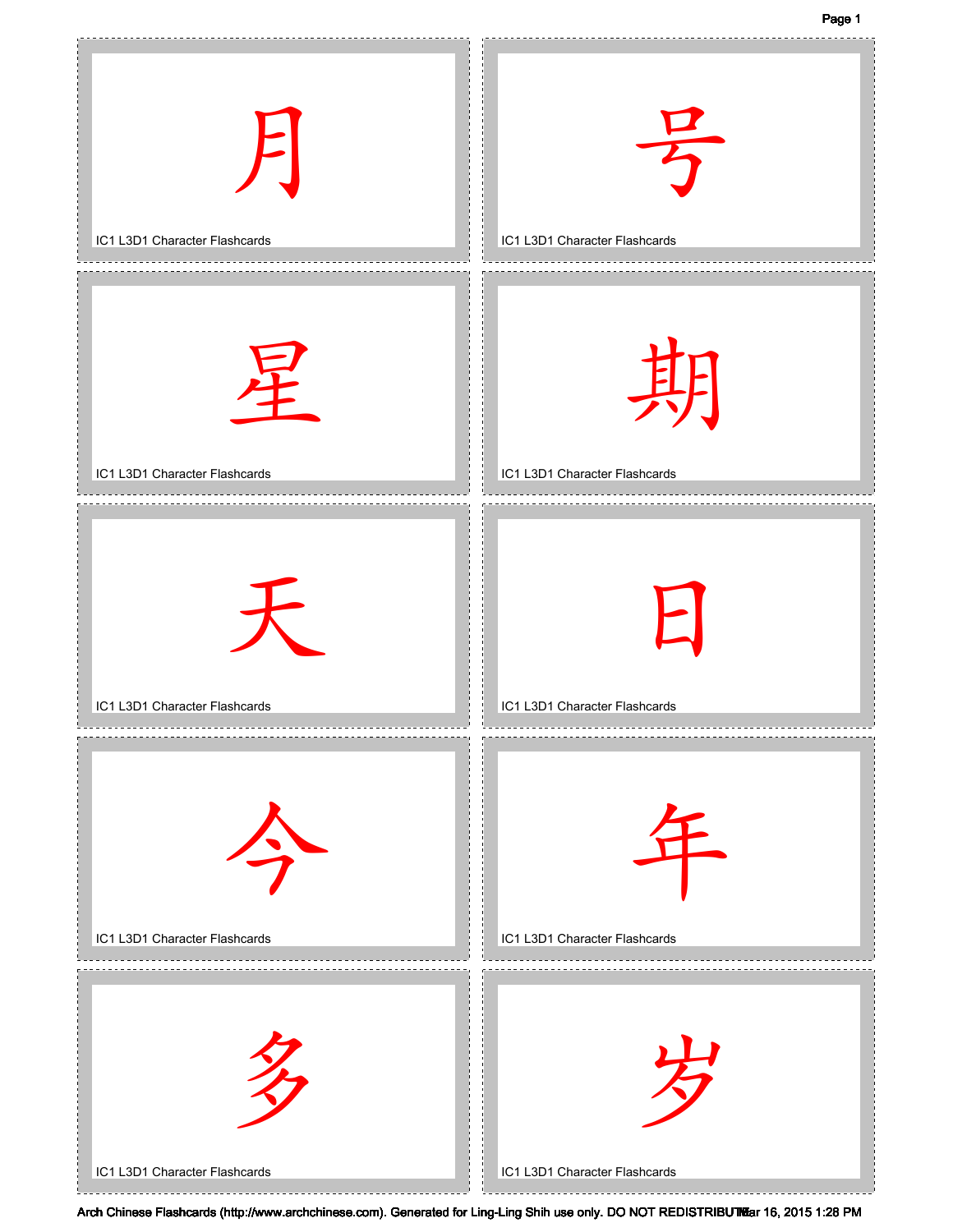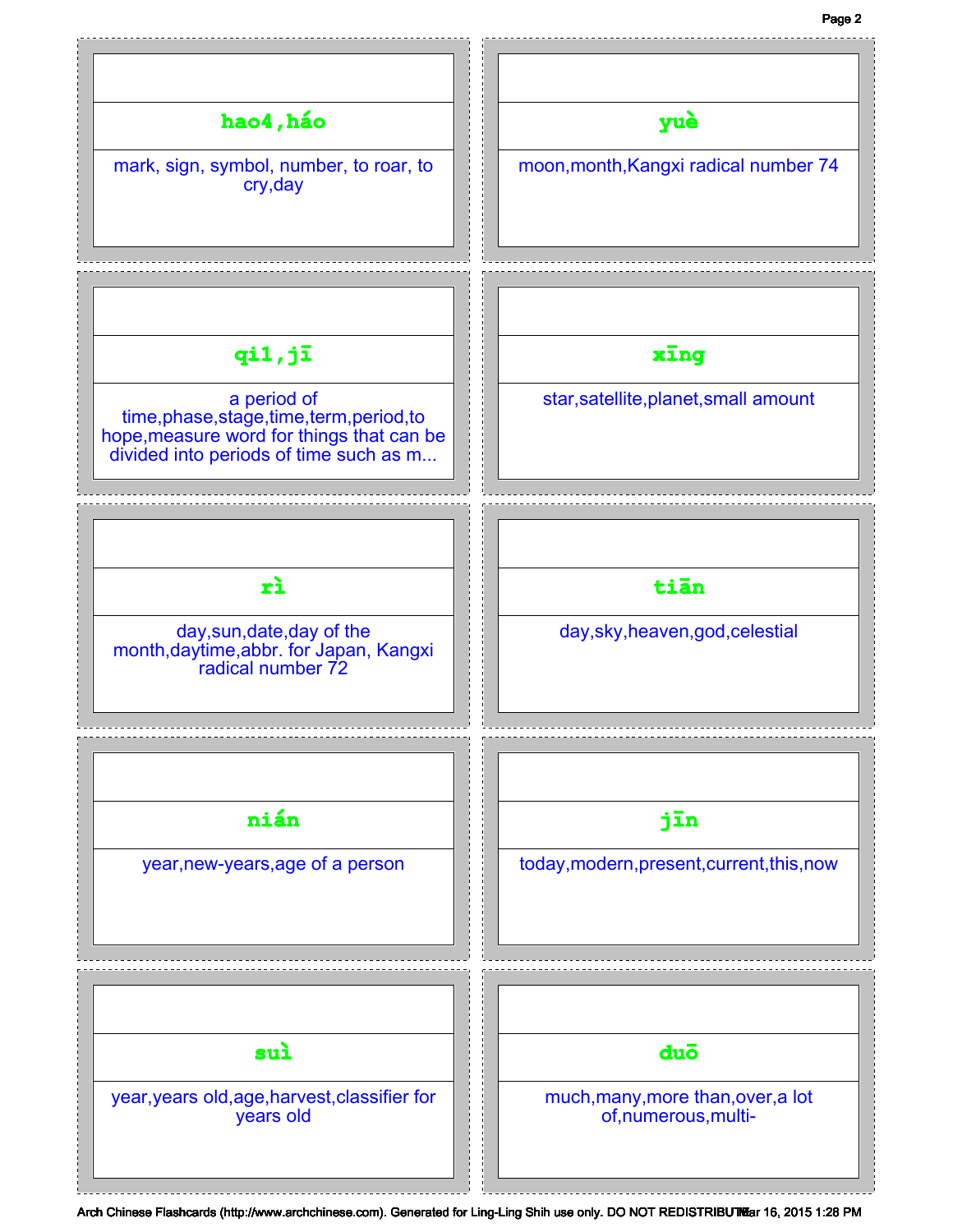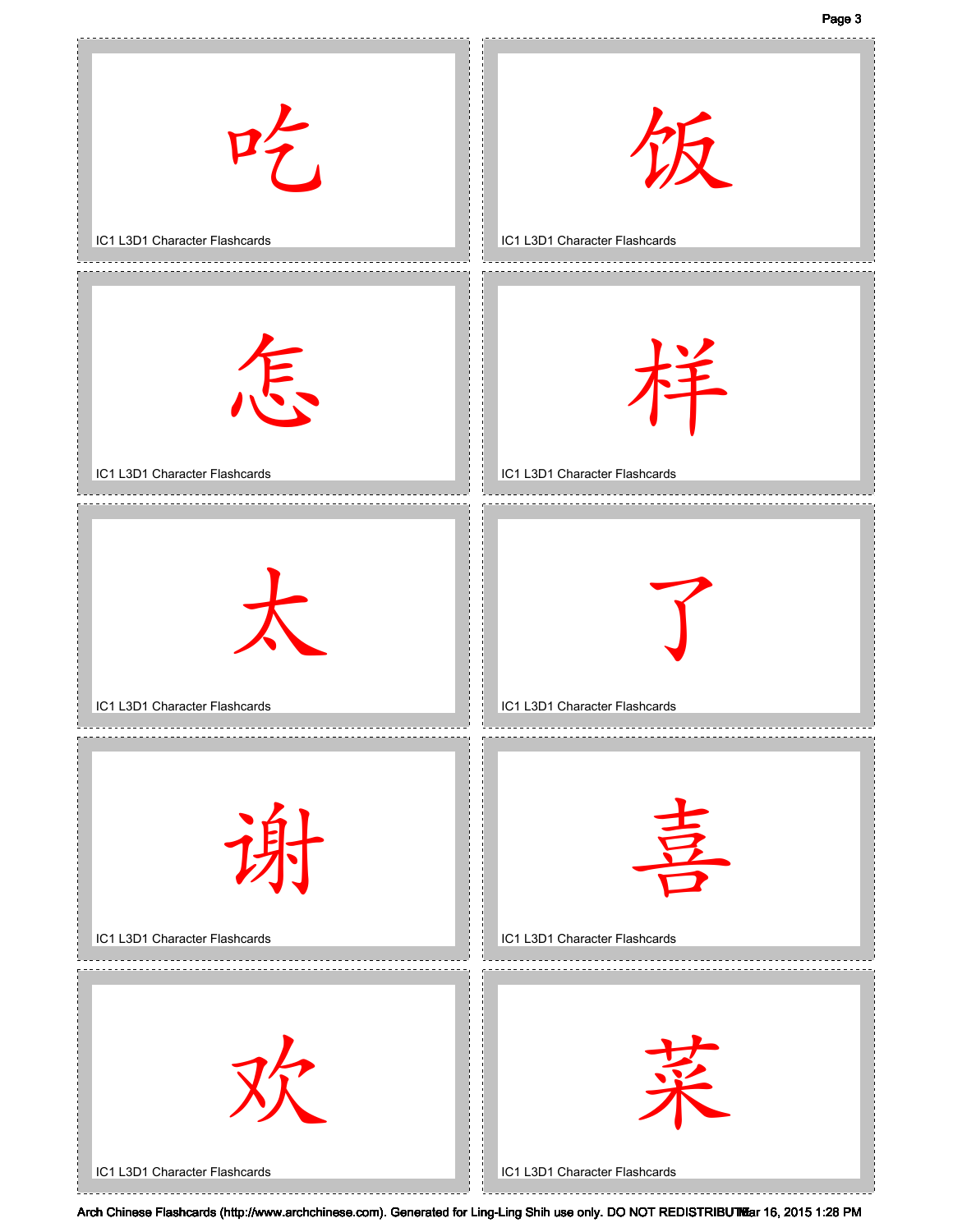## Page 4

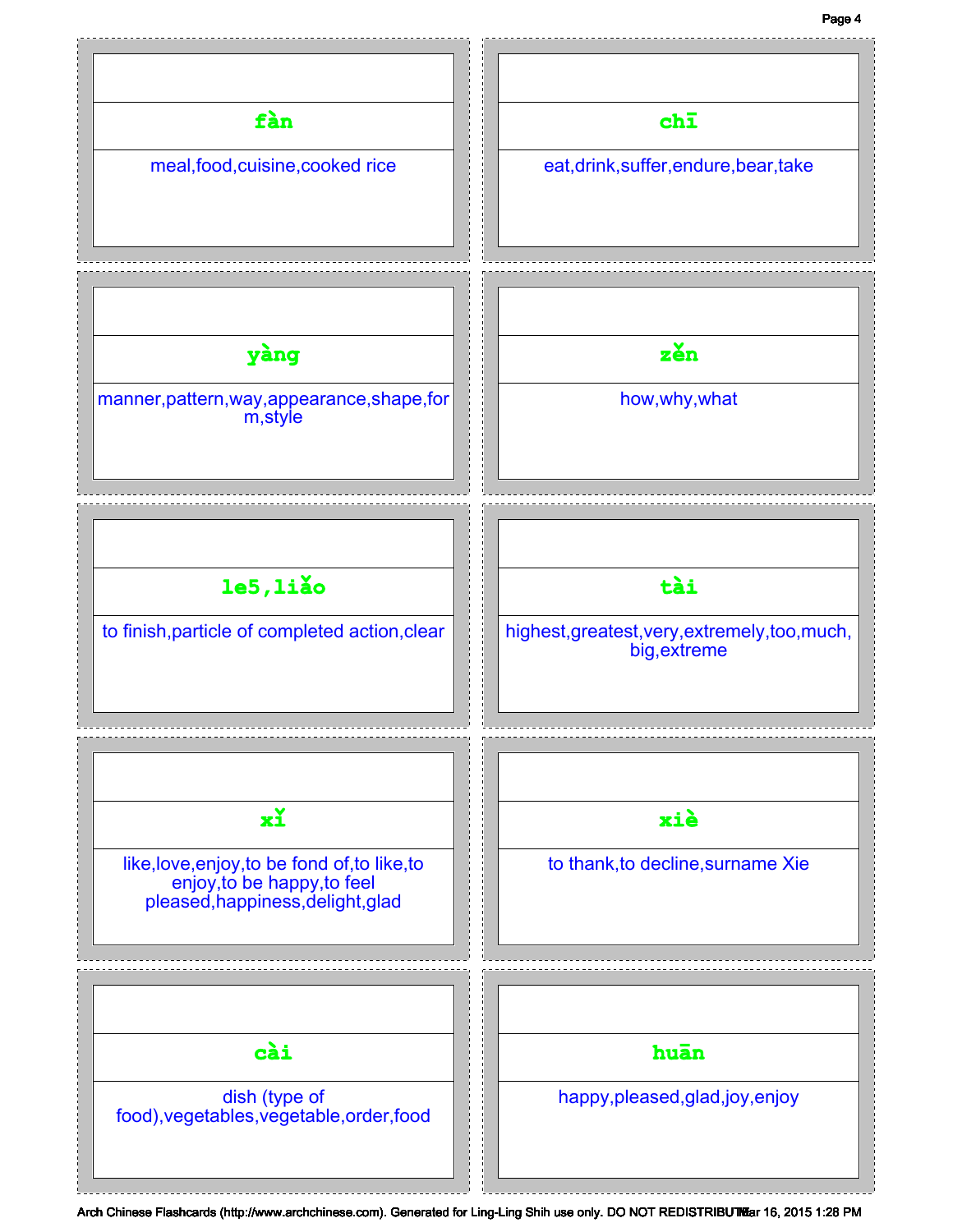